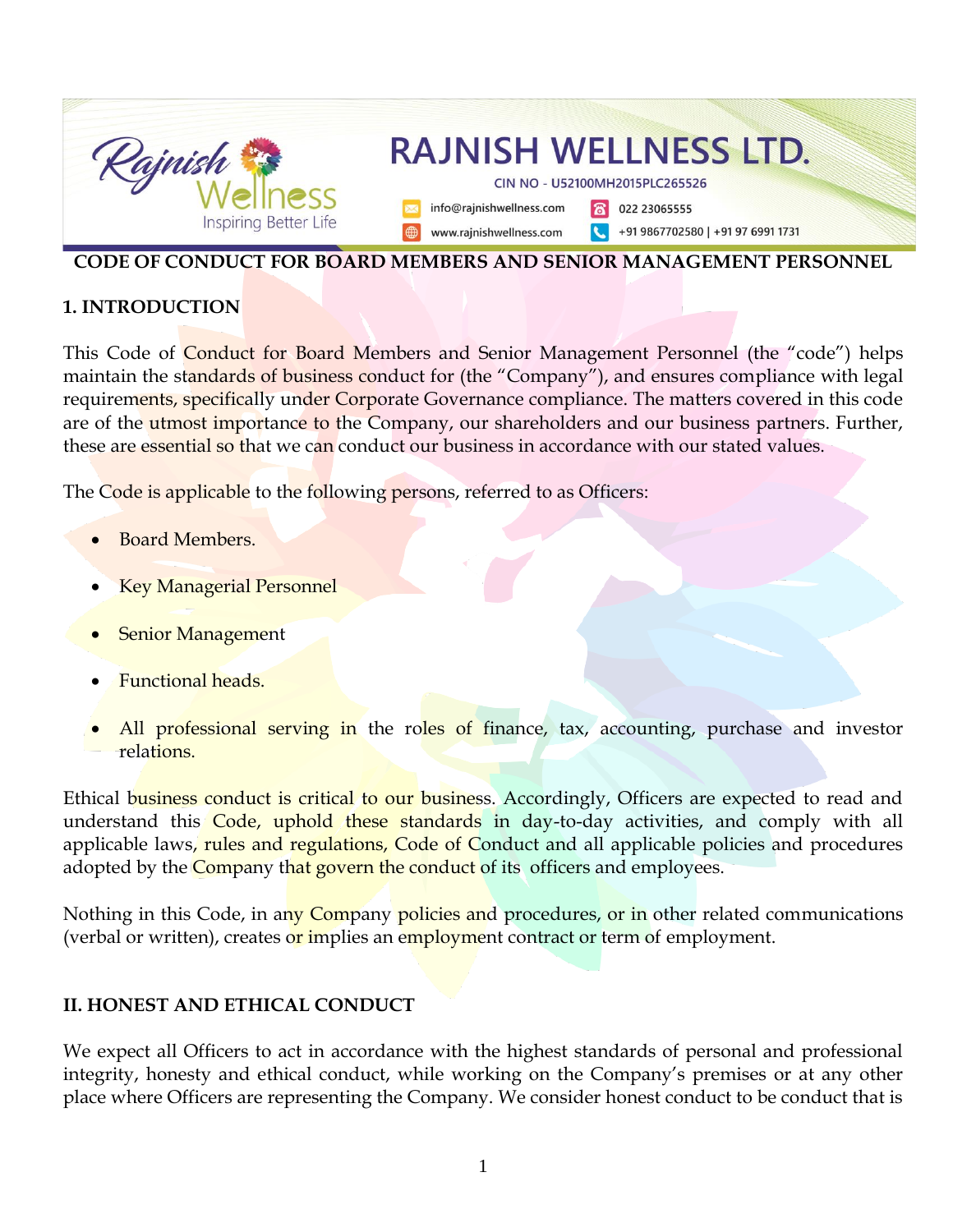free from fraud or deception. We consider ethical conduct to be conduct conforming to the accepted professional standards of conduct. Ethical conduct includes the ethical handling of actual or apparent conflicts of interest between personal and professional relationships.

### **III. CONFLICTS OF INTEREST**

An Officer's duty to the Company demands that he or she avoids and discloses actual and apparent conflicts of interest. A conflict of interest exists where the interests or benefits of one person or entity conflict with the interests or benefits of the Company.

Examples include:

### A. Employment:

In consideration of employment with the Company, Officers are expected to devote their full attention to the business interests of the Company. Officers are prohibited from engaging in any activity that interferes with their performance or responsibilities to the Company, or is otherwise in conflict with or prejudicial to the Company. Our policies prohibit Officers from accepting simultaneous employment with suppliers, customers or competitors of the Company, or from taking part in any activity that enhances or supports a competitor's position. Additionally, Officers must disclose to the Company's audit committee, any interest that they have that may conflict with the business of the Company.

B. Outside directorships:

It is a conflict of interest to serve as a director of any company that competes with the Company. Officers must first obtain approval from the Company's audit committee before accepting a directorship.

C. Business Interests:

If an Officer is considering investing in any customer, supplier or competitor of the Company, he or she must first take care to ensure that these investments do not compromise on their responsibilities to the Company. Our policy requires that Officers first obtain approval from the Company's audit committee before making such an investment. Many factors should be considered in determining whether a conflict exists, *including* the size and nature of the investment; the Officer's ability to influence the Company's decisions; his or her access to confidential information of the Company or of the other company; and the nature of the relationship between the Company and the other company.

D. Related parties:

No Officer shall indulge in related party transaction except as provided in the rules specified by the SEBI under the Corporate Governance norms and pursuant to section 188 of the Companies Act, 2013 read with the Companies (Meetings of Board and its Powers) Rules, 2014 E. Payments or gifts from others: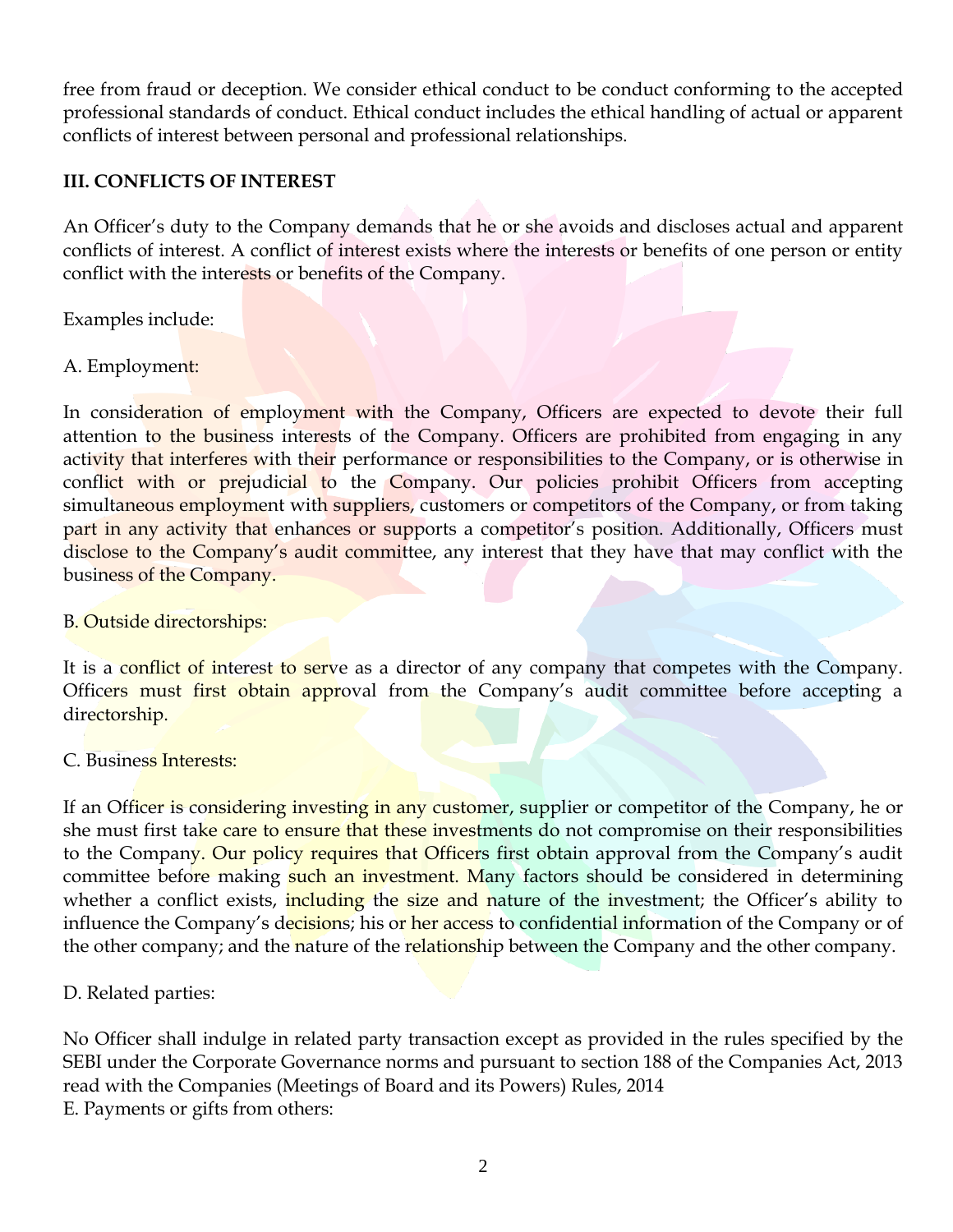Under no circumstances may Officers accept any offer, payment, promise to pay, or authorization to pay any money, gift, or anything of value from customers, vendors, consultants, etc., that is perceived as intended, directly or indirectly, to influence any business decision, any act or failure to act, any commitment of fraud, or opportunity for the commitment of any fraud.

F. Corporate Opportunities:

Officers may not exploit for their own personal gain, opportunities that are discovered through the use of corporate property, information or position, unless the opportunity is disclosed fully in writing to the Company's board of directors and the board declines to pursue such opportunity.

### G. Other situations:

Because other conflicts of interest may arise, it would be impractical to attempt to list all possible situations. If a proposed transaction or situation raises any questions or doubts, Officers must consult the Company's audit committee.

# **IV. COMPLIANCE WITH GOVERNMENTAL LAWS, RULES AND REGULATIONS.**

Officers must comply with all applicable governmental laws, rules and regulations. Officers must acquire appropriate knowledge of the legal requirements relating to their duties sufficient to enable them to recognize potential dangers and to know when to seek advice from the finance department. Violations of applicable governmental laws, rules and regulations may subject Officers to individual criminal or civil liability, as well as to disciplinary action by the Company. Such individual violations may also subject the Company to civil or criminal liability or the loss of business.

## **V. VIOLATIONS OF THE CODE:**

Part of an *Officer's job and of his or her ethical responsibility is to help this code. Officers should be* alert to **possible violations and report this to the Finance department**. The Company will take appropriate action against any Officer whose actions are found to violate the Code or any other policy of the Company. Disciplinary actions may include immediate termination of employment at the Company's sole discretion. Where the Company has suffered a loss, it may pursue its remedies against the individuals or entities responsible. Where laws have been violated, the Company will cooperate fully with the appropriate authorities.

## **VI. WAIVERS AND AMENDMENTS OF THE CODE:**

We are committed to continuously reviewing and updating our policies and procedures. Therefore, this code is subject to modification. Any amendment or waiver of any provision of this code must be approved in writing by the Company's Board of Directors.

## **VII. DUTIES OF DIRECTOR AND INDEPENDEND DIRECTOR**